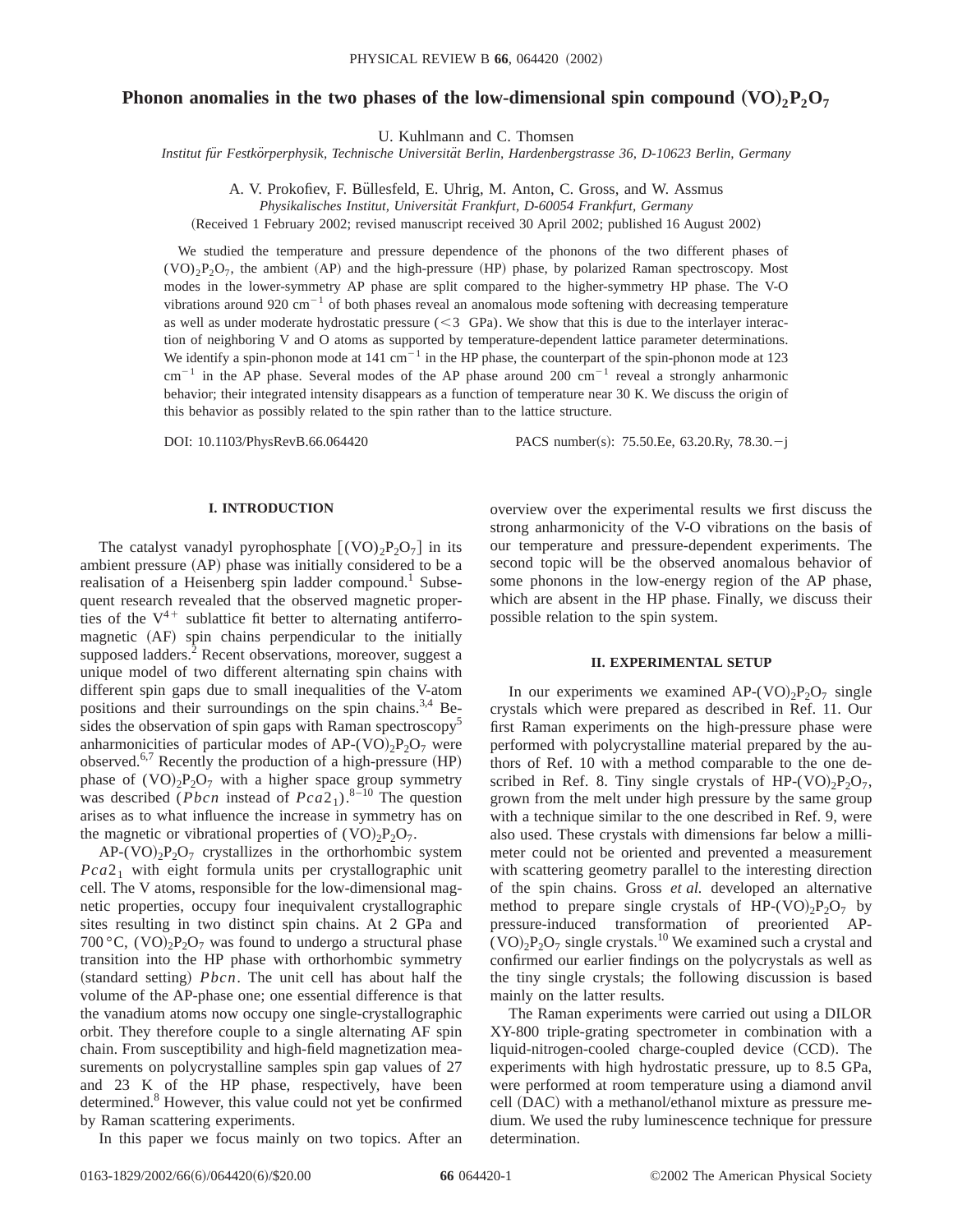

FIG. 1. Raman spectra of HP- $(VO)_{2}P_{2}O_{7}$  (black lines) together with AP-(VO)<sub>2</sub>P<sub>2</sub>O<sub>7</sub> (gray lines) for comparison. A spectrum of polycrystalline HP-(VO)<sub>2</sub>P<sub>2</sub>O<sub>7</sub> is displayed here and the modes appear irrespective of their symmetry. The higher crystallographic symmetry of the HP phase leads to a degeneracy of many of the modes (see inset for an example).

The experiments under high pressure required the preparation of crystallites smaller than 100  $\mu$ m and the orientation of these samples in the pressure cell occurred accidentally. However, by comparison with the ambient pressure results we were able to approximately determine the scattering geometry for the AP-phase samples. Raman spectra of the HP phase were obtained on polycrystalline material.

#### **III. EXPERIMENTAL RESULTS**

## **A. Phonon spectra of HP-** $(VO)_2P_2O_7$  **compared with the AP phase**

A full factor group analysis of HP- $(VO)<sub>2</sub>P<sub>2</sub>O<sub>7</sub>$  was carried out but we will refrain from a lengthy presentation, as the results are similar to those of AP- $(\overline{VO})_2P_2O_7$ .<sup>7</sup> They can be summarized as follows. The main difference between the two crystallographic phases of  $(VO)_{2}P_{2}O_{7}$  is that the unit cell in the HP phase has half the size of the AP phase, resulting in half of the total number of phonons in the HP phase. In contrast to the AP phase the HP phase possesses an inversion center so that only about one-quarter of the Raman-active modes of the AP phase remain. This result of the factor group analysis we found to be in full accordance with our experimental results.

The Raman spectrum of HP-(VO)<sub>2</sub>P<sub>2</sub>O<sub>7</sub>, displayed in Fig. 1, has regions with peaks below 500  $cm^{-1}$ , around 900 and above  $1100 \text{ cm}^{-1}$  similar to the AP phase which is shown for comparison. We base our mode assignment on the one described in Ref. 7 for the AP phase. In the high-energy region, above 1100 cm<sup>-1</sup>, the asymmetric PO<sub>3</sub> stretching vibrations of the  $P_2O_7$  polyhedra are expected. The correlation scheme of these modes predicts for HP-(VO)<sub>2</sub>P<sub>2</sub>O<sub>7</sub> two lines in each of the scattering geometries, whereas eight lines are predicted for AP-(VO)<sub>2</sub>P<sub>2</sub>O<sub>7</sub>. These vibrations, which we observed as several lines in the AP phase, degenerate in the HP phase to two modes observed in  $A_{1g}(zz)$ , (*yy*) symmetry and two modes observed in  $B_{3g}$  symmetry. As in the AP phase we found the strongest  $A_{1g}$  vibrations to be parallel to the spin-chain direction  $(z \text{ axis})$ . The highest frequencies of the asymmetric stretching vibrations  $v_{as}PO_3$  are somewhat lower than in  $AP-(VO)_2P_2O_7$ . As in the AP phase the symmetric PO<sub>3</sub> stretching vibrations at 1000 cm<sup>-1</sup> are found to be comparatively weak. The strong VO vibrations which appeared in the AP phase as four lines around 920  $\text{cm}^{-1}$  degenerate in HP-(VO)<sub>2</sub>P<sub>2</sub>O<sub>7</sub> to a single line, as expected since the vanadium atoms here occupy only one crystallographic orbit. The unusual anharmonicity of these vibrations, a shift to higher energy with rising temperature, is a common feature of both phases, and we will take up this point in the discussion. Below 500  $cm^{-1}$  we find the bond bending vibrations of the  $P_2O_7$  ions as well as the external vibrations of the  $P_2O_7$  and VO groups. The degeneracy due to the higher symmetry of the unit cell reduces the number of observed modes in HP-(VO)<sub>2</sub>P<sub>2</sub>O<sub>7</sub> in this region, as well.

Besides the overall common appearance of the spectra we found remarkable differences in the temperature dependence of some of the low-energy modes. In Ref. 6 a strong anharmonicity of a mode at  $123 \text{ cm}^{-1}$  in the Raman spectra of AP- $(VO)_{2}P_{2}O_{7}$  was reported and related to a spin-phonon coupling. The mode was supposed to originate in a vibration of the  $P_2O_7$  polyhedra since they mediate via a V-O-P-O-V link the stronger superexchange coupling of the alternating AF spin chains. This mode, although weakening more than the pure phonon modes with increasing temperature, still has considerable intensity even at room temperature. Based on its coupling and low energy we assign this mode to the external vibration of the  $P_2O_7$  group. We observed further modes, depicted in Fig. 2, which drastically lose their intensity upon warming between 15 and 20 K. Such a remarkable behavior is usually observed near a structural phase transition which, however, has not been established for  $(VO)_{2}P_{2}O_{7}$ so far. In contrast to these pronounced effects in the lowenergy Raman spectra of  $AP-(VO)_2P_2O_7$  we did not observe modes with a similar behavior in the Raman spectra of HP-  $(VO)_{2}P_{2}O_{7}$ . A mode at 92 cm<sup>-1</sup> in the HP phase observed in (*xx*) and (*zz*) polarization—in relation to the direction of the spin chain these are the same polarizations as in AP-  $(VO)<sub>2</sub>P<sub>2</sub>O<sub>7</sub>$ —could be the counterpart of the external  $P<sub>2</sub>O<sub>7</sub>$ vibration at 123  $cm^{-1}$  in the AP-phase. However, like all other modes in the HP phase, with the exception of the VO vibrations, this mode reveals only a small hardening with decreasing temperature and displays no obvious coupling to the spin system. As we shall show later, the pressure dependence of the spectra favors a different assignment.

In the AP-phase excitations into the two-magnon continuum appeared in the Raman spectra as two weak shoulders at low frequencies  $[45 \text{ and } 90 \text{ cm}^{-1} \text{ Ref. } 5]$  with polarizations of incoming and scattered light parallel to the spin chains. We searched for these excitations in the HP phase where a value of  $\approx 2.6$  meV  $\approx 42$  cm<sup>-1</sup> was concluded for the spin-gap energy of the AF spin chain in HP-  $(VO)_2P_2O_7$ .<sup>8,12</sup> However, in the Raman spectra we could not observe any such features around this energy; they are probably to weak to be detected.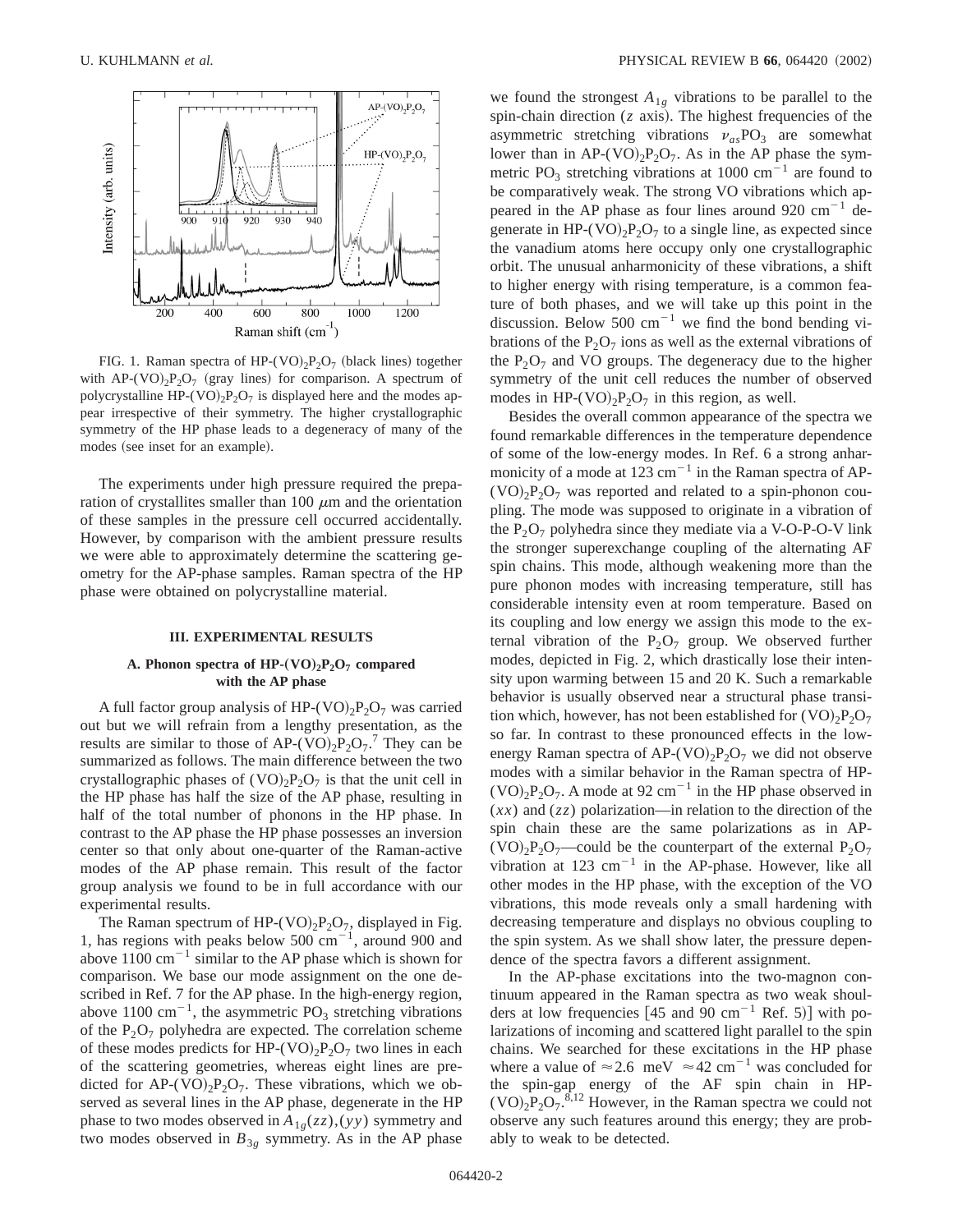

**B. Raman scattering under high pressure**

In order to investigate more the interaction between the polyhedral units we examined the Raman spectra under hydrostatic pressure. In Fig. 3 parts of the low-energy region



FIG. 3. Raman spectra of AP- $(VO)_{2}P_{2}O_{7}$  single-crystal (upper) and polycrystalline HP- $(VO)_{2}P_{2}O_{7}$  (lower) at different hydrostatic pressures, measured at room temperature. For a comparison of the relative intensities the spectra were normalized to a phonon in the high-energy range. In HP-(VO)<sub>2</sub>P<sub>2</sub>O<sub>7</sub> an anticrossing of two modes at 141 and 171  $cm^{-1}$  (zero-pressures frequencies) occurs. An explanation for the other marks is given in the text.

FIG. 2. (Left) Low-energy Raman spectra of  $(VO)_{2}P_{2}O_{7}$  as a function of temperature in  $A_{2}$ symmetry. Marked by arrows are three modes  $(133, 145, \text{ and } 153 \text{ cm}^{-1})$  which disappear and a mode at  $166 \text{ cm}^{-1}$  which shows an increase in intensity with temperature. The spin-phonon mode with  $A_1$  symmetry at 123 cm<sup>-1</sup> (asterisk) appears here because of signal leakage. (Right) Normalized integrated intensity of the modes which disappear as a function of temperature. These modes decrease sharply in intensity around  $20±3$  K, which was estimated by fitting a steplike function to the data (dashed line).

and the region around the VO vibrations are displayed on an expanded scale. Pressure has roughly three types of effects:  $(i)$  a small shift to higher energies (peaks marked by an asterisk in Fig. 3),  $(ii)$  a large and nonlinear shift (arrows), and (iii) an activation of certain modes with rising pressure (triangles). In AP-(VO)<sub>2</sub>P<sub>2</sub>O<sub>7</sub> the three strong modes around 920 cm<sup>-1</sup> [Fig. 3(a), right panel] exibit a pronounced nonlinear behavior with rising temperature (not shown) and particularly with pressure. In Fig. 5, below, the peak positions of these modes versus hydrostatic pressure are displayed together with a third-degree fit. Under pressure the modes first soften and above 2.5 GPa and 5 GPa (lowest and other modes, respectively) shift to higher energies. An additional  $mode$  (arrow, Fig. 3) which seems to be hidden or degenerate at ambient pressure becomes apparent at around 3 GPa and shifts up in energy by more than 15 cm<sup>-1</sup> at 8.3 GPa. In the HP phase a nonmonotonic shift of the V-O mode at 915  $cm^{-1}$  is observed too; however, its variation is much smaller. To within 2  $cm^{-1}$  its frequency is constant, with a slight tendency to larger frequency beyond  $\sim$  1 GPa.

Figure 6, below, summarizes the energy shift in the lowenergy region of selected modes in the AP and HP phases of  $(VO)<sub>2</sub>P<sub>2</sub>O<sub>7</sub>$ . The AP-A<sub>1</sub> mode at 117 cm<sup>-1</sup>, which shows spin-phonon coupling, shifts by more than 40  $cm^{-1}$  in the investigated pressure range, which is more than 30% of its absolute value. The other modes remain at nearly the same frequency or even shift to lower energy, as the mode at 211  $cm^{-1}$  which seems to split from a mode lying next to it. At 72  $\text{cm}^{-1}$  a new mode appears. The question is whether it is induced by a structural phase transition or if the additional mode is activated by another mechanism. This point will be adressed in a further study, thus leaving the above question undecided for the moment. The spectra of the HP phase present a similar picture. Some weak modes show a strong shift  $(141, 193, 276)$  by more than 30 cm<sup>-1</sup> whereas others almost keep their positions. Again, at higher pressures additional modes appear. However, since the strong mode at 915  $cm^{-1}$  shows no trace of a splitting, it seems questionable that this is the result of a symmetry reduction. Instead they may appear because of a lifting of accidential degeneracies of some modes.

From the pressure effects on both phases of  $(VO)_{2}P_{2}O_{7}$ described so far the following conclusion may be drawn. We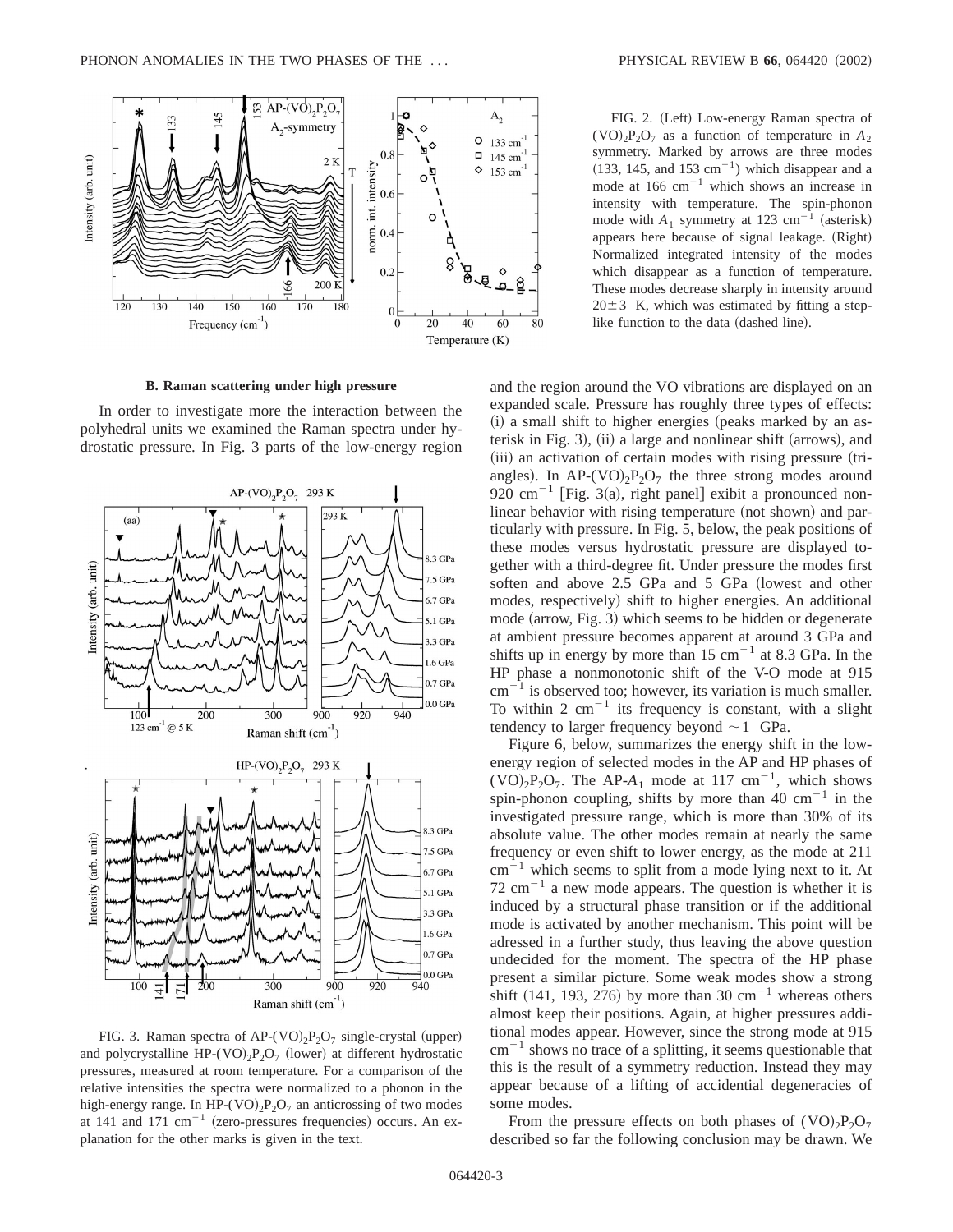

FIG. 4. The pyramidal oxygen coordination of vanadium in  $(VO)<sub>2</sub>P<sub>2</sub>O<sub>7</sub>$ . By including the apical oxygen atom O' from the next layer a distorted octahedral coordination is given with an additional weak V-O' bond.

assign those modes which show a strong positive shift, in particular the one at 117  $cm^{-1}$  in the AP phase, to external vibrations of the  $P_2O_7$  group. This raises the question as to why its supposed counterpart in the HP phase, the  $A_{1g}$  mode at 92  $\text{cm}^{-1}$  based on its polarization selection rule, exhibits only little energy variation. Instead, this mode revealed a similar behavior to the mode at 915 cm<sup>-1</sup>, i.e., a small shift to lower energy (less than one wave number) and a shift of about 3  $cm^{-1}$  above approximately 2 GPa up to 8.3 GPa . On the other hand, the weak HP peak at  $141 \text{ cm}^{-1}$ , at least initially, shows a similarly large shift as the spin-phonon mode in AP-(VO)<sub>2</sub>P<sub>2</sub>O<sub>7</sub>, making it a better candidate for a spin-phonon coupled mode than the one at  $92 \text{ cm}^{-1}$ . We will take up this point in the discusssion.

#### **IV. DISCUSSION**

#### **A. Lattice anisotropy and V-O vibrations**

In Ref. 7 we reported the observation of an anomalous temperature-dependent shift of the prominent V-O vibrations around 915 cm<sup> $-1$ </sup> and related it to an interaction of the vanadium atoms with oxygen atoms of adjacent layers, induced by a supposed pronounced anisotropy of the thermal expansion of the unit cell. We briefly summarize here the mechanism proposed in Ref. 7. The vanadium atoms (oxidation state  $4+$ ) are pyramidally coordinated by five oxygen atoms, depicted in Fig. 4.

A peculiarity of the  $V^{4+}$  polyhedra is the presence of the vanadyl group of the central vanadium atom with the apical oxygen atom O1, whose bond length is short compared to the other bonds.13 Because of the short length of the bond and the high frequency of the stretching vibration, the oxygen atom is considered doubly bonded. However, close inspection of the vanadium environment reveals that the distance to an apical oxygen O1' from a neighboring layer  $(2.25-2.37)$ Å) is short enough to give a distorted octahedral coordination<sup>13</sup> so that the vanadium atoms are weakly bonded to the neighbor planes, too. The relatively large thermal expansion along the *a* axis will supposedly affect mainly



FIG. 5. Raman shift as a function of temperature (left) and hydrostatic pressure (right) of the V-O vibrations in AP- and HP- $(VO)_{2}P_{2}O_{7}$ . The curves of both graphs are third-order fits to the peak positions as a function of temperature and applied pressure, respectively. Up to a pressure of about  $2.5$  GPa (HP phase: 1 GPa) a softening of all modes is observed. The large dependence of the 919 cm<sup>-1</sup> mode  $[AP-(VO)_2P_2O_7]$  is discussed in the text.

the V $-$ O1 $'$  distance such that for low temperatures the distance is about 1% shorter than at room temperature. Hence through the decreasing layer distance the interlayer  $V$ —O1' bond increasingly influences the intralayer  $V$ —O1 bond, which in effect lowers the *V*—O1 mode frequency. It would be desirable to prove this model by *ab initio* or force constant calculations of the lattice dynamics but  $AP-(VO)_2P_2O_7$ has a too complicated structure with 104 atoms in the unit cell  $[HP-(VO)_2P_2O_7: 52$  atoms to make this a feasible task.

Because of the structural similarity of both phases with respect to the vanadium-oxygen coordination, we expect to observe a similar shift in the HP phase. Indeed, the V-O vibration in HP-(VO)<sub>2</sub>P<sub>2</sub>O<sub>7</sub> was found to reveal the same temperature dependence as the corresponding modes in the AP phase, as displayed in Fig. 5. A temperature-dependent x-ray study of the lattice parameters of  $AP-(VO)_2P_2O_7$  down to  $107$  K (Ref. 14) revealed that the thermal expansion is anisotropic with a linear thermal expansion coefficient  $\alpha_a$  $=2.3\times10^{-5}$  K<sup>-1</sup> in the direction of the V-O bond and  $\alpha_b$ <sup> $\sim$ </sup><sup> $\approx$ </sup>5×10<sup>-6</sup> K<sup>-1</sup> in the perpendicular directions. The value for the *a*-axis expansion coefficient fits well to the prediction in Ref. 7 ( $\alpha_a$ =3×10<sup>-5</sup> K<sup>-1</sup>) based on a comparison to  $\text{NaV}_2\text{O}_5$ .

If a cooling-induced contraction of the lattice is the origin of the observed line shift, then hydrostatic pressure should have a similar effect, at least in a first-order approach. The results of the pressure experiment are compiled in Fig. 5 (right panel). Up to a pressure of  $2.5$  GPa  $(1$  GPa in the HP phase) this is indeed the case and the modes shift to lower energy. With higher pressures, however, the lattice distortion departs from the anomalous behavior, returning to the normal increase of the mode energies with pressure. A mode at 919  $cm^{-1}$  in the AP phase deviates from the otherwise almost uniform pressure dependence. This sheds some doubt on the assignment of this mode to a V-O vibration since from a symmetry point of view none of the vibrations split by factor group should differ from the average frequency by more than a small amount. Furthermore, with increasing pressure this mode becomes much more intense than the others (see Fig. 3) so that it is likely to be a vibration of different origin, too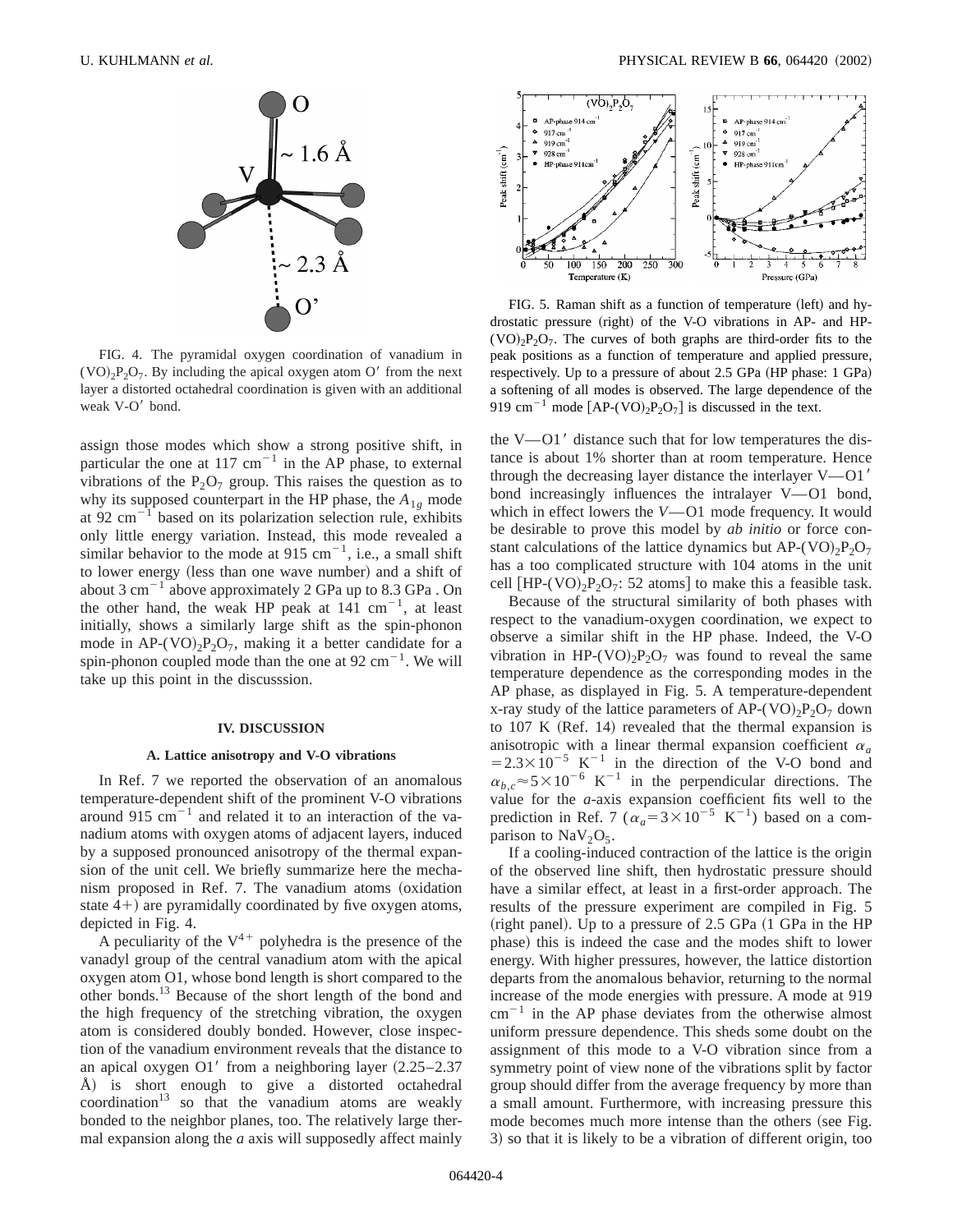

weak and covered at ambient pressure. A possible candidate for such a vibration is the asymmetric  $v_{as}$  POP vibration expected at this energy.<sup>7</sup>

For the HP phase temperature- or pressure-dependent x-ray data have not yet become available but from our results there is little doubt that HP-(VO)<sub>2</sub>P<sub>2</sub>O<sub>7</sub> possesses a similar lattice thermal expansion anisotropy as the AP phase. Summarizing, the results of the Raman scattering of the V-O vibrations around 915 cm<sup>-1</sup> in the AP and HP phases of  $(VO)_{2}P_{2}O_{7}$  as a function of temperature and pressure strongly support the explanation of the unusual peak shift of these modes by an interlayer interaction of adjacent vanadium and oxygen atoms together with a lattice expansion anisotropy.

### **B. Anomalies of low-energy modes**

The reported strong anharmonicity of the spin-phonon mode at  $123 \text{ cm}^{-1}$  in the AP phase was suggested to originate from a coupling to the spin system. Our pressure experiments made it plausible that this mode is an external vibration of the  $P_2O_7$  group. Only recently was the unusual temperature variation of this mode successfully modeled analytically below  $\sim$ 150 K by taking into account a strong spin phonon coupling.<sup>15</sup> These calculations and the underlying spin phonon coupling even reproduced a small upshift of this mode with rising temperature at low temperatures. HP-  $(VO)_{2}P_{2}O_{7}$  has essentially the same arrangement of subgroups as the AP phase so that the external vibrational frequencies of the  $P_2O_7$  group in the AP and HP phases are expected to be similar. More importantly, these modes should be coupled to spins in the same way as in the AP phase. Fits to the susceptibility data yielded similar values and ratio of the exchange coupling constants  $J_1$  and  $J_2$  in HP and AP- $(VO)<sub>2</sub>P<sub>2</sub>O<sub>7</sub><sup>-8,12</sup>$  However, a mode with similar phenomenological temperature dependence could not be detected in the HP phase. There should be a Raman-active mode since the factor group analysis of both structures gives Raman-active external  $P_2O_7$  vibrations.

The pressure experiments on HP-(VO)<sub>2</sub>P<sub>2</sub>O<sub>7</sub>, on the other hand, revealed a weak mode at  $141 \text{ cm}^{-1}$  [Fig. 3(b)]. Below  $\approx$  4 GPa the peak shift matches that of the spin-phonon

FIG. 6. (Left) Relative peak shift of various phonon frequencies with respect to the extrapolated values at 0 GPa; the dashed lines are third-order fits to guide the eye. (Right) The anticrossing behavior of the modes at 141 and  $171 \text{ cm}^{-1}$  is discussed in the text. The "bare"  $(V=0)$  pressure dependence of these two modes is shown as a dash-dotted line, and that of the  $141 \text{ cm}^{-1}$  mode is included in the left panel. It matches well the behavior of the spinphonon mode in the AP phase.

mode of the AP phase. At higher pressures there appears to be an anticrossing with another mode at  $171 \text{ cm}^{-1}$  with a lower-pressure coefficient. Modes, when the related eigenvectors have the same symmetry, may mix and lead to an anticrossing behavior if there is a finite interaction potential between the modes. We fitted the anticrossing and obtained a linear pressure slope of 0.23 cm<sup>-1</sup>/GPa for the 171 cm<sup>-1</sup> and a quadratic dependence of  $\omega(p) = 11.2(\text{cm}^{-1}/\text{GPa})p$  $-0.61$ (cm<sup>-1</sup>/GPa<sup>2</sup>) $p^2$  for the 141 cm<sup>-1</sup> mode, displayed in Fig. 6 (right panel). The interaction potential was  $0.67 \text{ meV}$ and kept constant as a function of pressure. In Fig. 6 (left panel) we included the so-obtained bare frequency of the 141  $cm^{-1}$  mode as a dash-dotted line. It is seen to follow closely the corresponding mode of the AP phase and hence we are confident in assigning this mode to the spin-coupled  $P_2O_7$ polyhedra in the HP phase.

In addition to the AP-A<sub>1</sub> spin-phonon coupled mode three weak peaks appear in  $A_2$  scattering geometry below a temperature of about 30 K Fig. 2). We compared their temperature dependences by fitting a steplike function to the integrated intensity and find them all to disappear at an estimated ''transition'' temperature of about 20 K. No other indications of a structural phase transition have been reported, and we thus find this an unlikely reason for the disappearance of these modes. We may, however, consider magnetic light scattering to be at the origin of this phenomenon. In Ref. 5 and 6 it had accordingly been reported that the intensity of the spin-gap-related scattering intensity strongly increased below 25 K. We may therefore consider the modes of being either of magnetic origin or, more likely, as phonons coupled to the spin system. The scattering geometry in which we observe the modes excludes two-magnon scattering and favors onemagnon scattering, which, however, is Raman forbidden, ruling out purely magnetic excitations. The factor group analysis for  $(VO)_{2}P_{2}O_{7}$  predicts for every mode of the isolated molecular group at least one mode in each of the representations of the crystallographic space group. Therefore there likely exist vibrations with  $A_2$  symmetry that affect the spin exchange interaction paths in a similar manner as the *A*<sup>1</sup> mode at 123  $cm^{-1}$ . We thus tentatively assign the modes which disappear at 20 K to phonons coupled to and activated